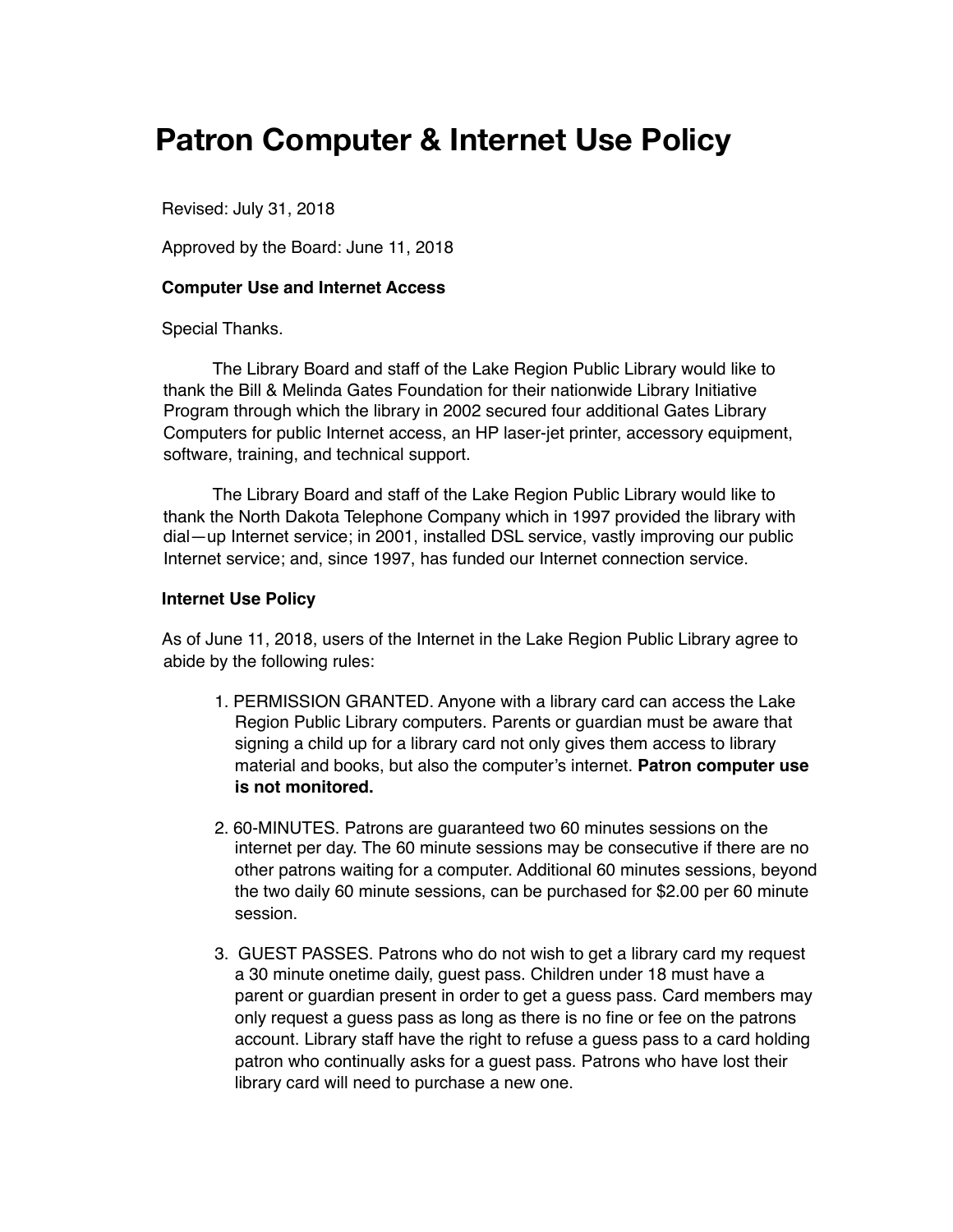- 4. NO PRIVACY. There is absolutely no guarantee of privacy on the internet, even if it may be promised by a particular website.
- 5. PERSONAL SOFTWARE. May never be loaded on a library computer' s hard drive.
- 6. DOWNLOADING SOFTWARE FROM AN INTERNET SITE. You may only download software from the Internet onto these computers if you have permission from a librarian; when done, it should be deleted from the computer being used. Note that antivirus software used by the library' s computers will normally prevent any outside software from being loaded anyway; library staff will NOT circumvent this antivirus protection; finally, rebooting a patron internet computer will remove any software or files created since the last reboot.
- 7. SOCIAL NETWORKING SITES. Such sites, like Facebook, You Tube, etc. , should be used only with the greatest care taken for your personal information (including address, banking and checking account info, social security number, etc.). Be sure to log out completely.
- 8. FINES AND FEES. Patrons with unpaid fines and fees will not be granted access to the library computers until that patron's fines and fees are paid in full. Fines and Fees can be paid in person or on the library's website: www.DevilsLakeNDlibrary.com
- 9. ILLEGAL SITES. Never intentionally break the law! If, by some accident, you think you have broken this rule, turn off the monitor screen and notify a staff person immediately.
- 10.PROBLEMS. Ask a staff person if you 'get stuck'. Computer assistance may be limited based on library staff availability.
- 11.USERS. Library staff has the right to regulate computer use. If a librarian tells you to find a more appropriate site on the Internet, do so or you will be asked to get off the computer and will not be allowed on any computer for the remainder of that day; you might also be asked to leave the library.
- 12.LIBRARY STAFF. If you do not make a good faith effort to follow the rules above, the library staff may restrict or prohibit your use of the computers for a short period of time or forever (the staff may also notify your parent or guardian).

#### **Internet Access Policy.**

1. The library staff is NOT responsible for what users of our computer stations access, observe, or download. The library staff will NOT supervise internet use, though library staff may act on complaints concerning internet use from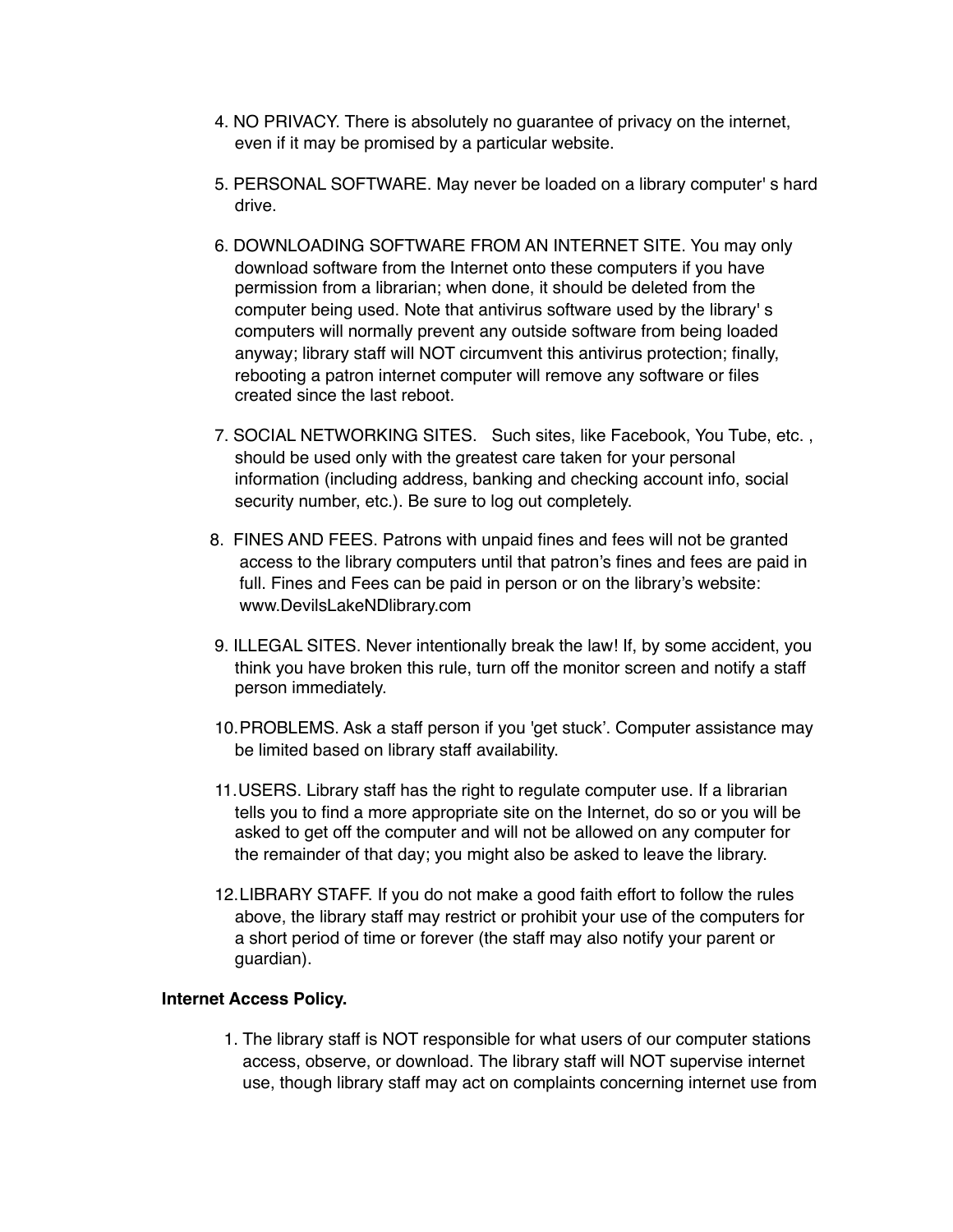other patrons, or act on their own initiative if they happen to observe what may be inappropriate use of the library' s computers.

- 2. Library card holders and any other person may use the library' s computers subject to the following additional. guidelines:
	- A. Free Access. Access is free (no monetary charge) to any user. Guest passes will be provided to those patrons who are visiting for short periods of time, and have valid proof of non-residency. Exception: Patrons must also have no unpaid fines or fees in order to access the computers. Patrons with fines or fees will be required to pay their fines and fees in full before computer access is granted.
	- B. Printing. The Library charges a fee of \$0.10 \$0.50 for each sheet of paper, color or black and white. Patrons will need to put money on there account before they will be able to print items. Patron may also print from their smartphones or other devices and computers using the library's SmartALEC system.
	- C. Computer assistance may be limited based on library staff availability.
	- D. All eight computers are available at any time. If all eight computers are occupied, a patron may reserve a computer at the library staff desk. Patrons or visitors may reserve a 30-minute period of computer time per day in the following way:
		- 1. Walk in and reserve a computer though the SAM system or reserve a computer from home through the library website.
	- E. Computer station sign-up limits and conditions. Patrons or visitors may sign up to use a computer station under the following conditions:
		- 1. The patron may be restricted to 60 minutes maximum per day if user volumes are high.

NOTE: patron may continue using a station after their initial 60 minute period is over IF no one else is waiting. Depending on a particular computer station's schedule, a patron may spend 60 minutes at a station and then sign up for an additional 60 minutes later the same day on the same or a different machine. After a patron has used both allotted 60 minute sessions, additional 60 minute sessions may be purchased for \$2.00. Note: If a patron requests more time before their session has timed out, they can receive one 60 minute time for \$2.00. If the patron requests more time after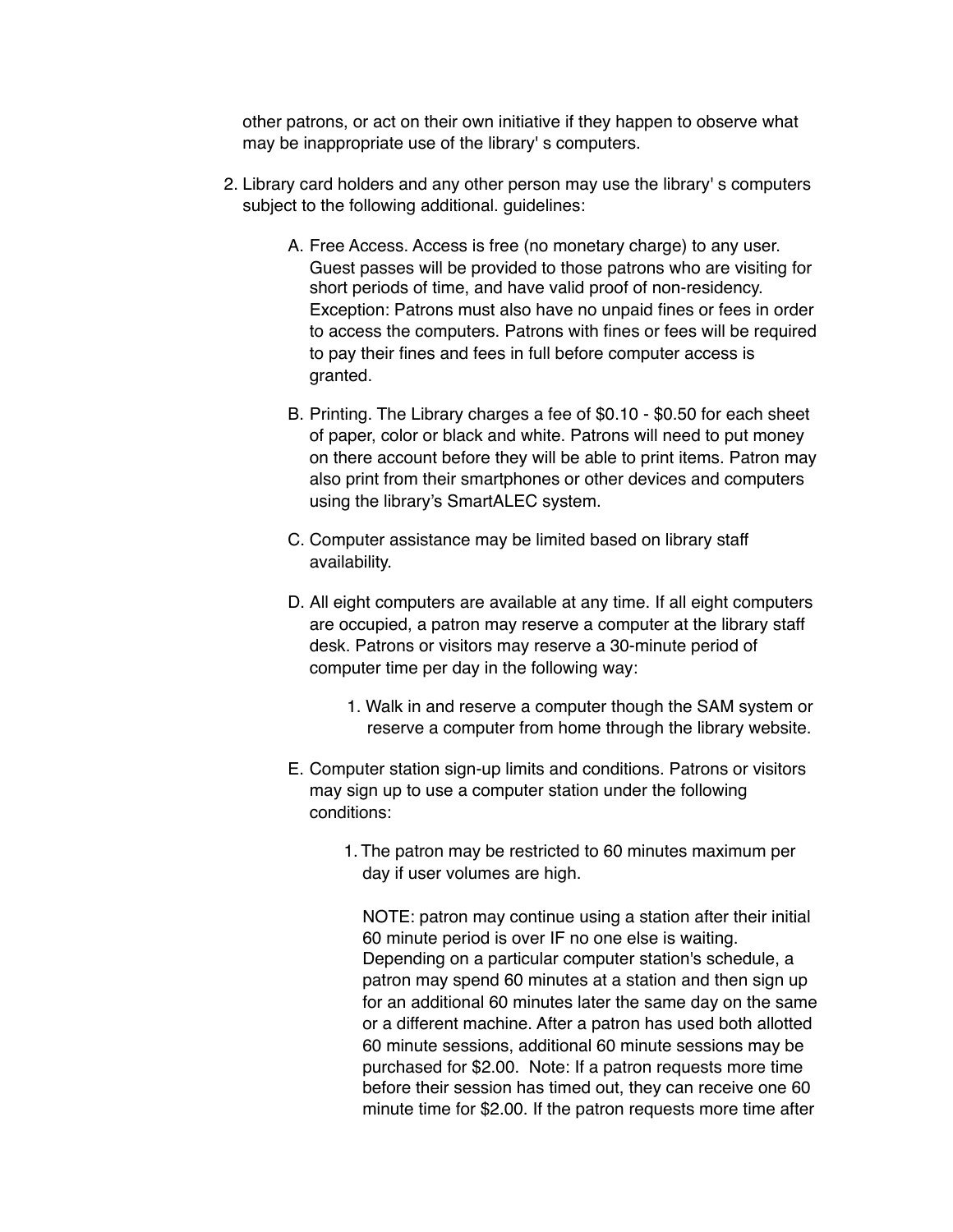there session has ended they will have to pay \$4.00, this will then allow them to receive two more 60 minute sessions.

- 2. If more than 10 minutes late for their appointment, the reserved computer time will be considered cancelled and the library staff will allow another interested patron to have the scheduled time;
- 3.Appointments are on a strictly first-come, first-served basis; the library staff has the final say concerning two patrons scheduling overlapping times or disputes concerning which patron signed up 'first';
- 4. The patron agrees to abide by the "Internet Use Policy" section described above, and the contents of this section.
- F. Violations of U. S. or state law. Transmission or downloading of any material in violation of any U.S. or state law or regulation is prohibited. This includes, but is not limited to, copyrighted materials, threatening, harassing or obscene materials, or materials protected by trade agreements. Any and all illegal activities are prohibited, and if observed by the library staff will be reported to the police,
- G. Personal Software. Personal diskettes, CD- ROMs, etc., may be used to download material from the internet but may NOT be used to load anything onto the hard drive of a library computer. (Our maintenance agreement prohibits this and the possibility of transferring a 'virus' is real and constant. )
- H. Assistance/ Problems. If staff time and personal knowledge permit, assistance of a patron in solving a problem incurred while using a computer may be available; but it is not guaranteed.
	- 1. If the station 'freezes' let a library staff person know and they will reboot the machine.
	- 2. If something 'strange' happens and the monitor, mouse, keyboard, or computer (CPU) malfunctions, inform the library staff immediately.
	- 3. If something seems to be wrong with the station' s software or it does not seem to connect with the internet, or the connection is suddenly interrupted, inform the library staff right away.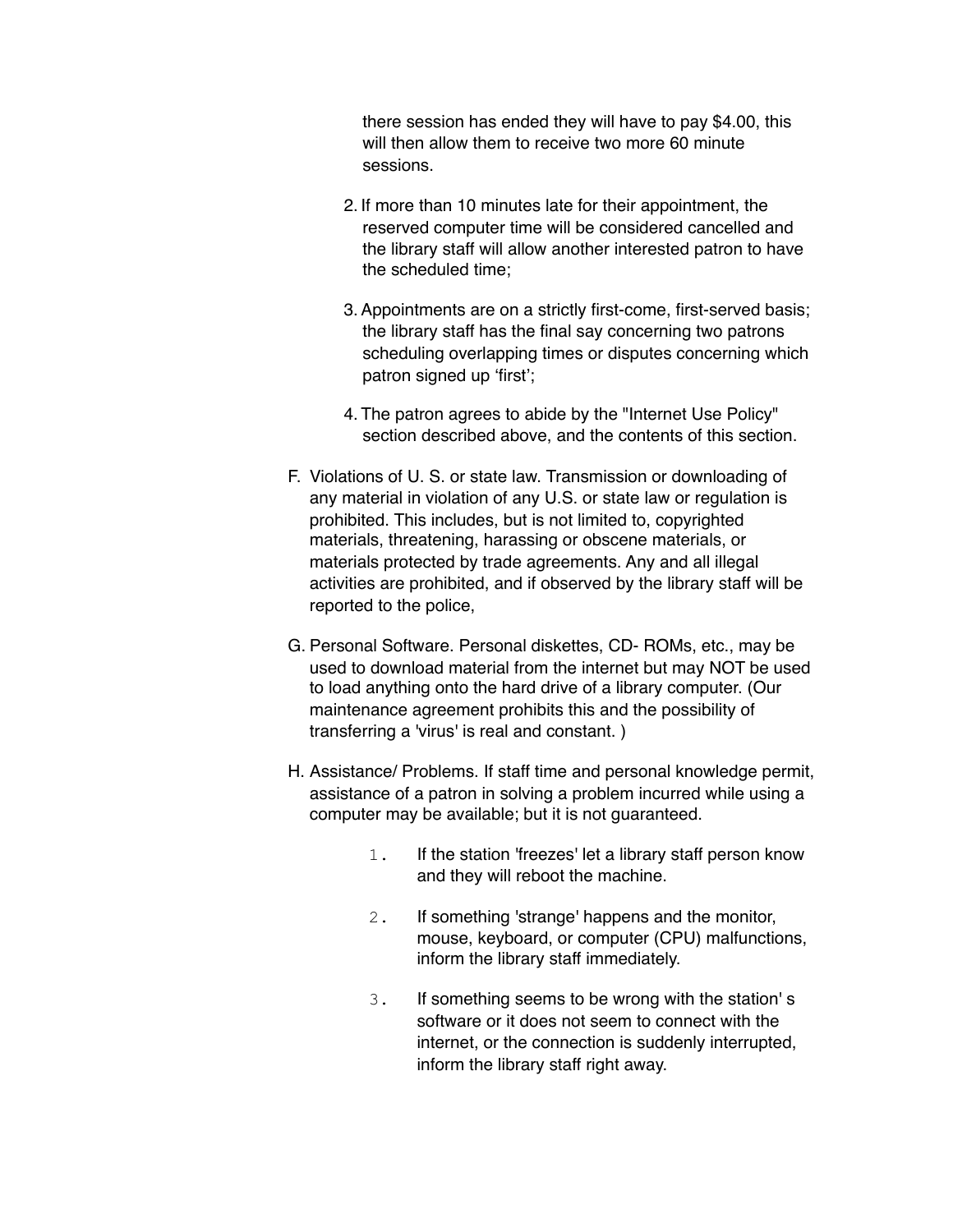- I. Use of library computers for your business or for commercial advertising purposes. Using the internet stations for commercial advertising or other regular business purposes (i.e. , attempting to run a business enterprise from the library) is prohibited as these internet stations are publicly funded.
- J. Network Etiquette. Patrons are expected to abide by the generally accepted rules of Internet etiquette. These include, but are not limited to, the following:
	- 1. Be polite.Do not send abusive or harassing messages to others. Do not post anonymous messages.
	- 2. Use appropriate language.
	- 3. Do not reveal your name or any personal information, including your phone number, to any 'stranger' on the Internet; never reveal personal information of any of your friends or acquaintances on the Internet.
	- 4. Remember that email is NOT a private means of communication. NOTHING on the Internet is private.
	- 5. Do not use the Internet station in such a way that it would disrupt, embarrass, or restrict the use of the station for other patrons (e.g., try to change the settings or appearance of the 'normal' configuration of the station just to suit your own personal tastes; sending mass email messages—also known as spamming', etc. )
	- 6. Do not post personal communications on a public website without the original author's consent.

# K. Vandalism.

- 1.Any purposeful attempt to change system administrative settings or other parameters may be cause for immediate revocation of internet privileges, may result in revocation of general library privileges, and may also result in prosecution and/or assessment of monetary damages.
- 2.Any intentional vandalism of the hardware or software may result in immediate revocation of Internet privileges; may result in revocation of general library privileges; and may